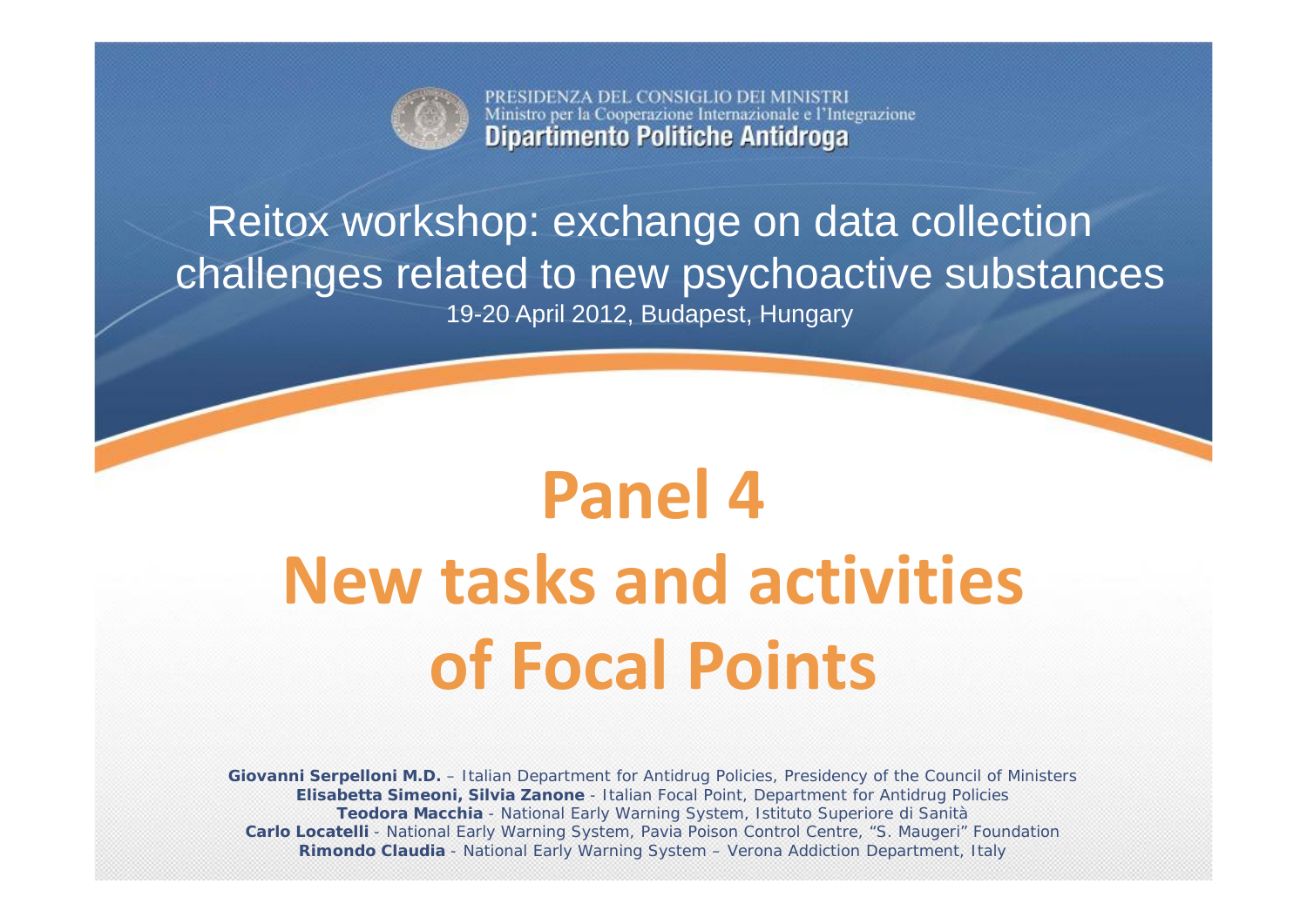

## **New methods for data collection and information dissemination**

### Information dissemination and Data collection

Training aid

EgTA<br>LIB<sub>D</sub>RO

Institutional informative websites

#### Social networks

Videoconferences



Specific questions on General population survey



Specific questions on Student population survey

Online training platform

National prevention campaigns

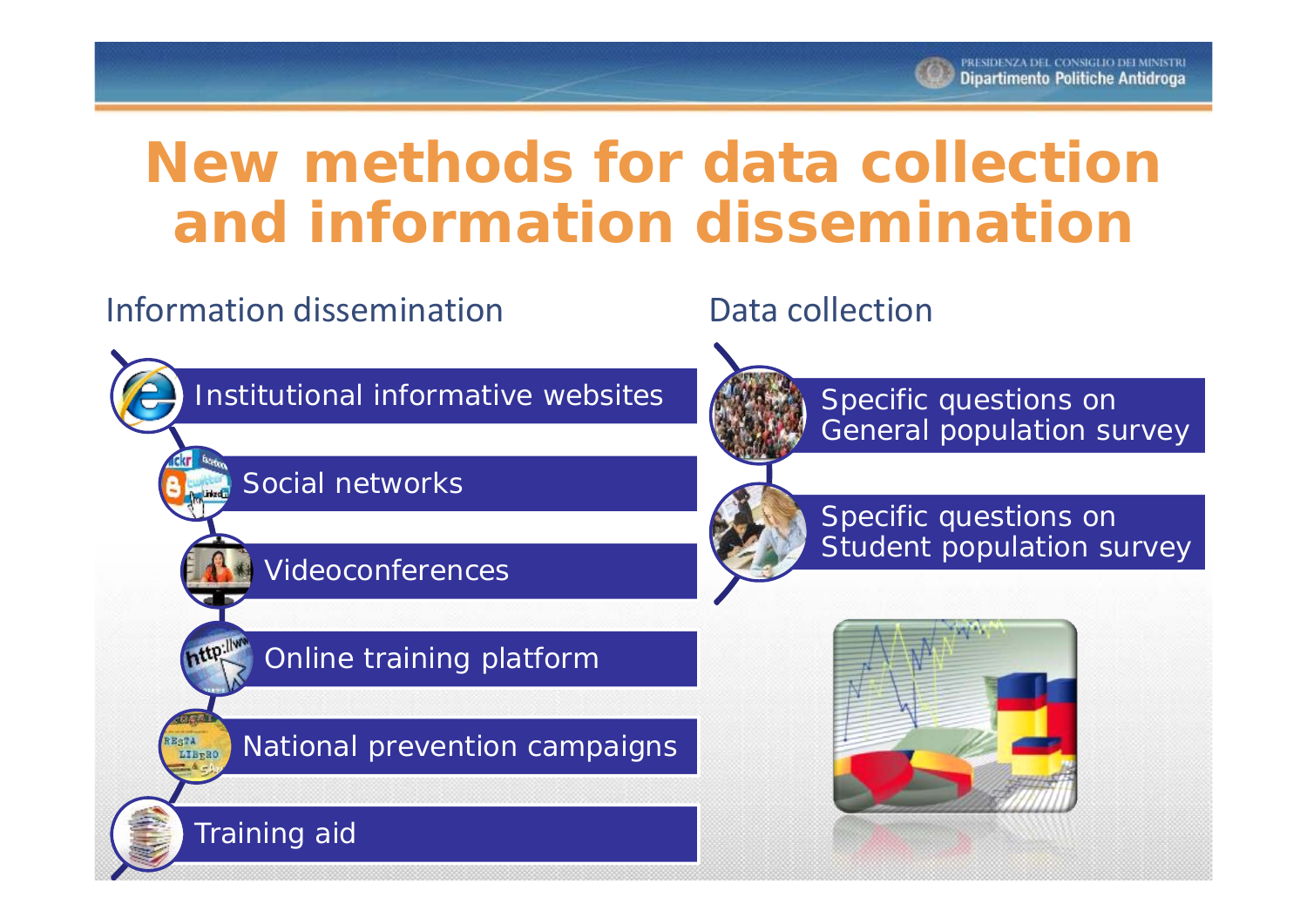## **General population survey**

#### **New questions posed**:

1. Have you ever heard about these substances:

- Salvia divinorum
- •Hallucinogenic mushrooms
- •Mescaline
- •Ketamine
- •Synthetic cannabinoids
- •Synthetic cathinones
- •Ayahuasca
- •Stramonium
- •**Other**

2. Do you know anyone who consumes them?

3. Have you ever consumed one of those substances (in you life/in the last 12 months/in the last 30 days)?

4. How did you get it? Internet – Smart shops ‐ Herbalist shop ‐ Other

5. Have you ever heard about psychoactive substances sold as incenses or bath salts?

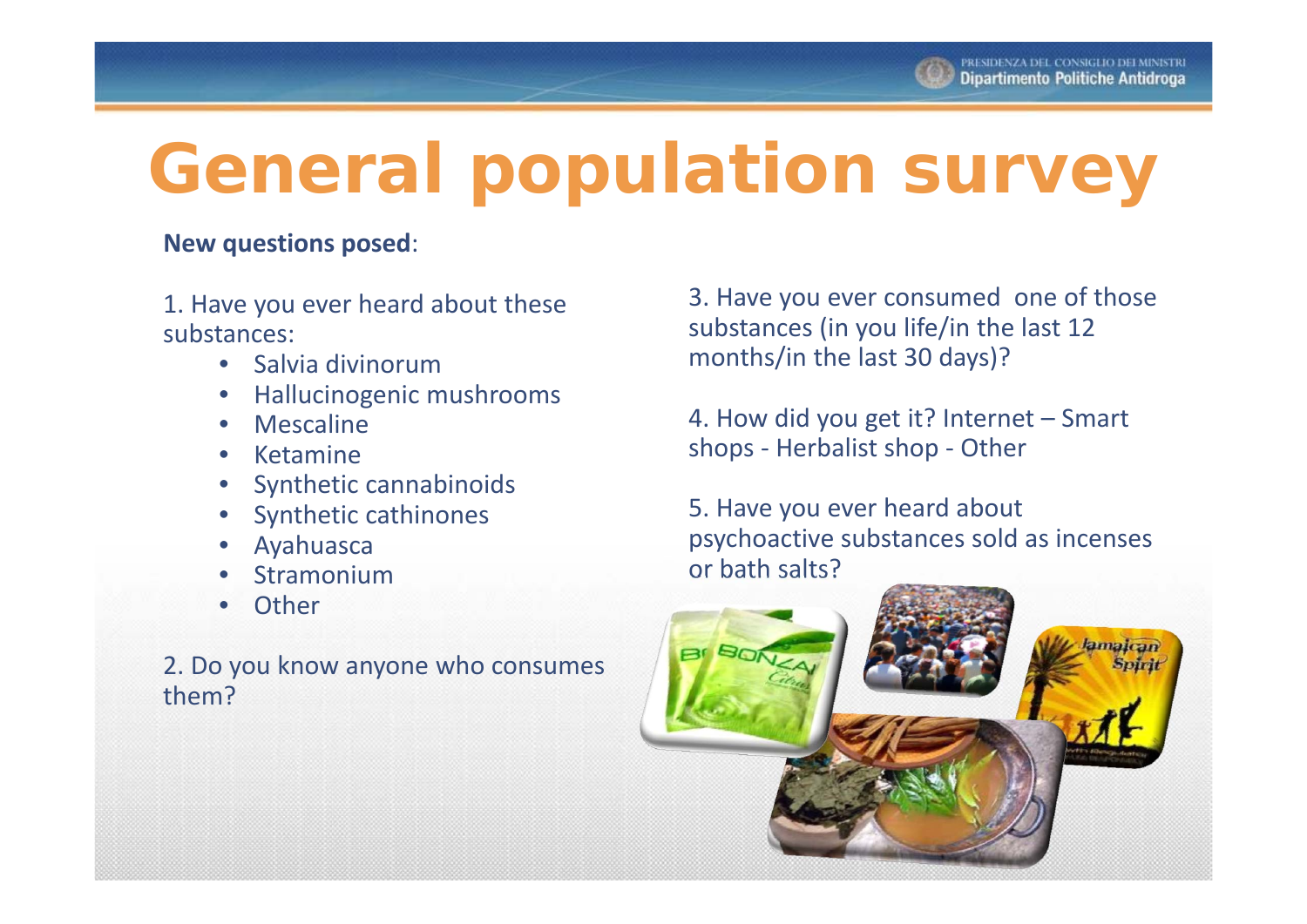

## **Student population survey**

#### **New questions posed**:

1. Would you be able to get one of these substances if you wish so?

- •Hallucinogenic mushrooms
- $\bullet$ Mescaline
- Ketamine
- Synthetic cannabinoids
- •Synthetic cathinones
- •GHB
- •**Other**

2. Have you ever consumed one of those substances (in you life/in the last 12 months/in the last 30 days)?

3. How old were you when you first consumed it?

4. Where were you when you first consumed it?

5. Who was with you when you first consumed it?

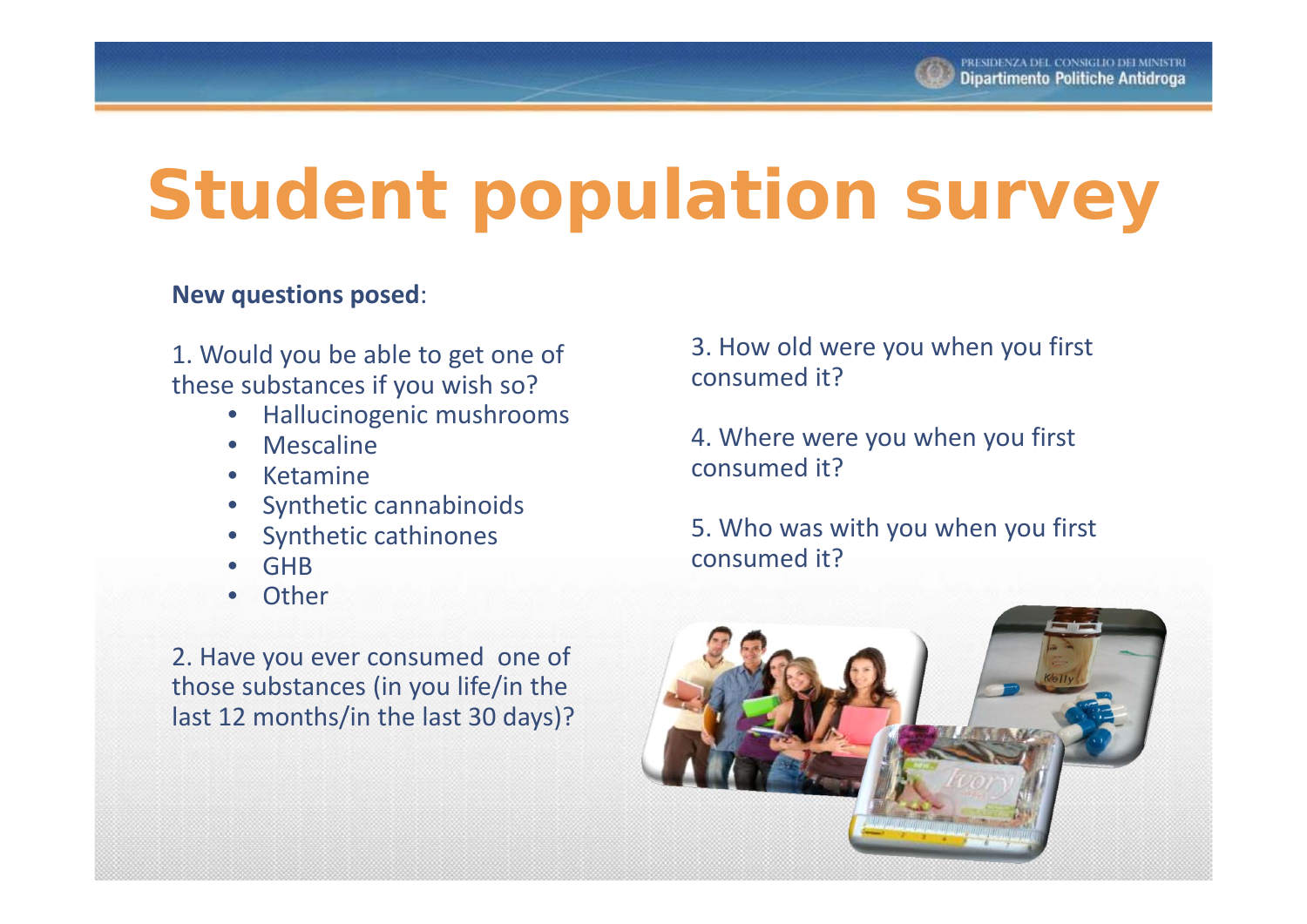

## **Institutional informative websites and social networks**

**Drog@news** 













un secondarios a

ALCOL



**TOW** 







- •Target oriented
- • Annual contacts**10.267.476**
- $\bullet$  Annual pages visited

### **4.979.203**

- $\bullet$  Multilanguage websites
- •• Feed RSS

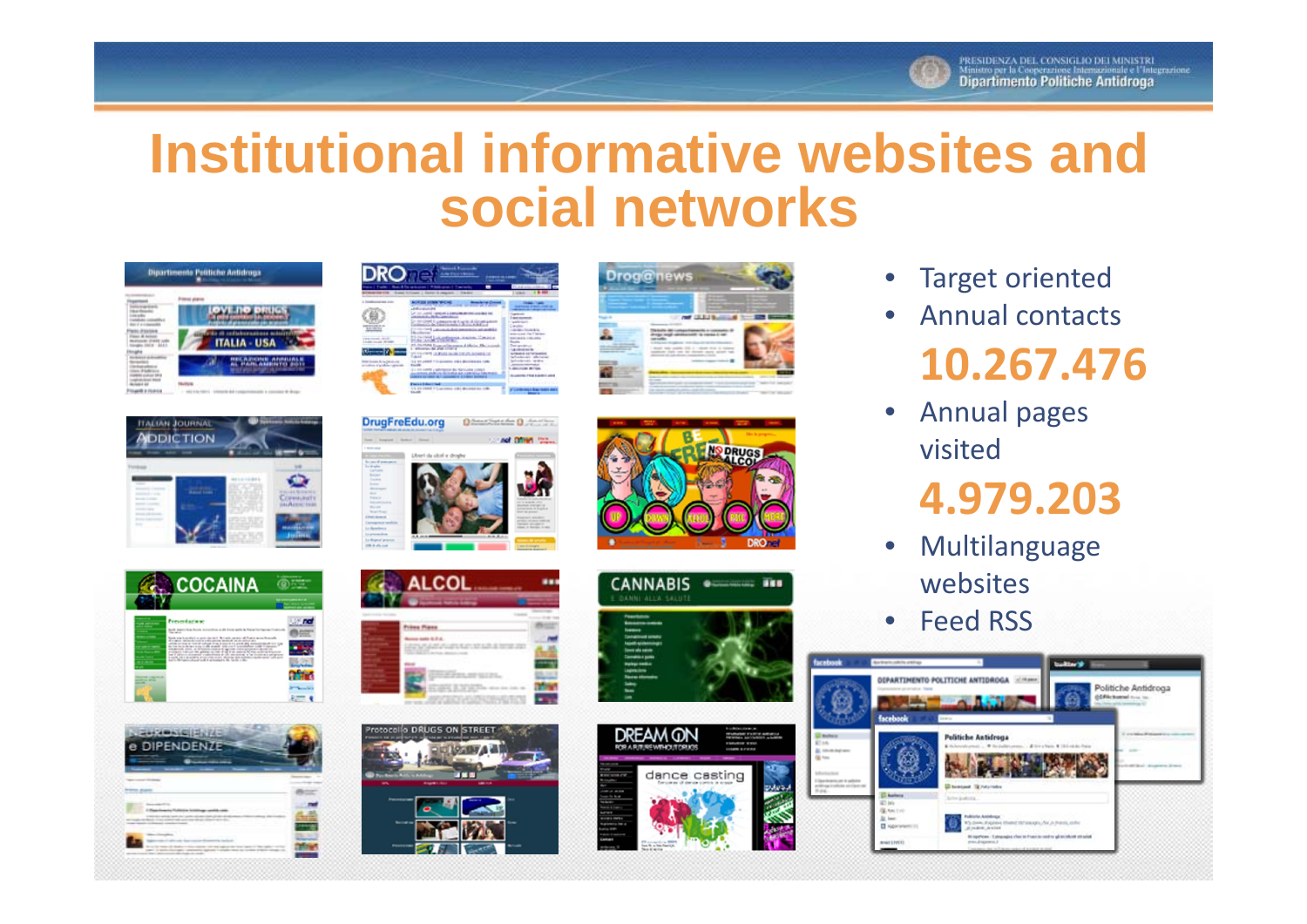

## **Video conferences at school**